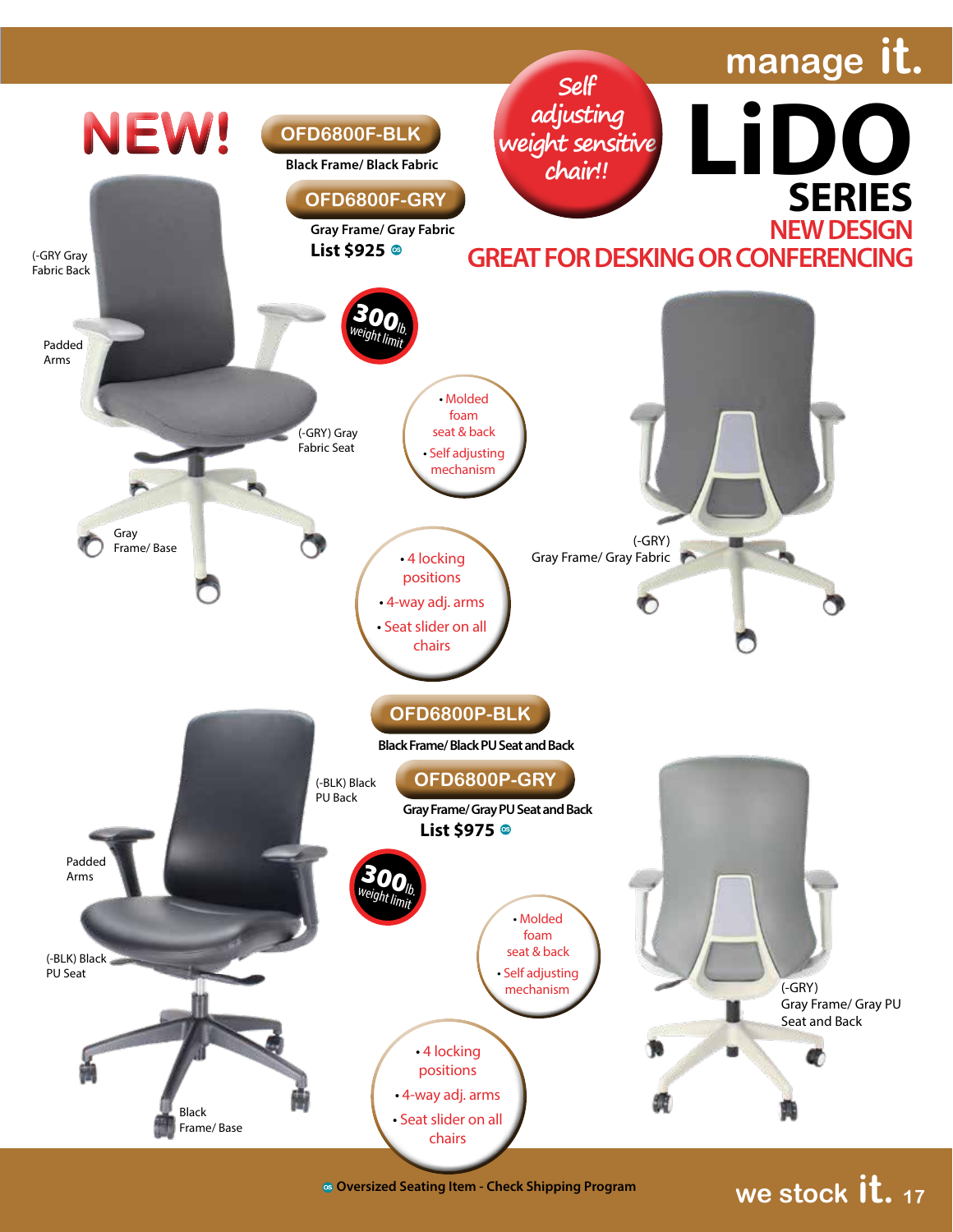## **manage it.**